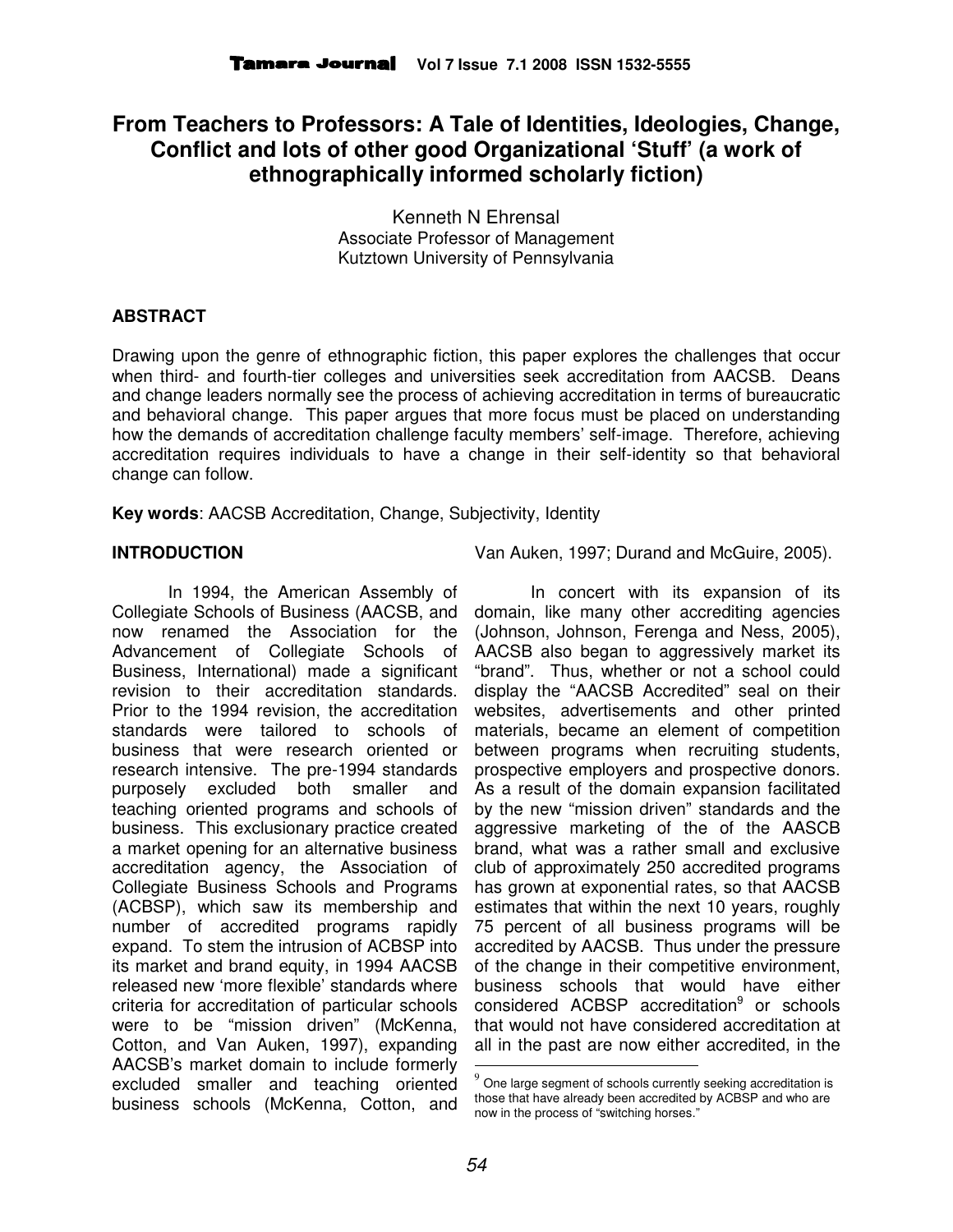process of seeking accreditation, or exploring how they will achieve accreditation by AACSB.

For this new cohort of aspirants to AACSB accreditation, achieving this goal requires significant organizational and culture change. Typically, deans and other leaders of this change see the process as two distinct processes. The first are a number of bureaucratic changes, usually related to curriculum alignment, course offerings and sequences, and prerequisite structures. Courses often need to be added to the required curriculum while others, often offered for years, need to be dropped. The other mode of change that is often perceived is behavior change on the part of the faculty. AACSB requires that all faculty demonstrate currency in their field through the participation in activities that have "intellectual contributions" to the faculty member's discipline as their outcome. Thus all faculty are expected to attend conferences, give presentations and publish in proceedings and other venues. While the standards are written broadly, the practice of the accrediting agency is to expect that all faculty periodically publish a peer reviewed journal article. Naively, Deans and other change leaders see the process of getting faculty who have either not recently published or who have never published to publish as a problem of behavioral change. Resistance to change, in the form of objecting to have to publish, is often couched in arguments about additional requirements and prior work commitments – "I already have so much to do, and now they want me to publish, too." Typically the change leader's response is to try to overcome this resistance with extrinsic rewards and punishments, which rarely seem to motivate the appropriate behavior.

This paper will suggest another interpretation. Rather than seeing the needed changes as behavioral, I will suggest that the changes brought on by the requirements of AACSB accreditation must be seen in light of the changes that are

required in the self-identity of the faculty who see accreditation as threatening.

### **A NOTE ON GENRE**

What follows is a short piece of ethnographic fiction (Hecht, 2007; Narayan, 1999; Schmidt, 1984). After the challenges to practices of ethnographic writing put forth in the classic Writing Culture (Clifford and Marcus, 1986), many ethnographers have been exploring and experimenting with alternative forms of writing (Ellis and Bochner, 1996; Goodall, 2000; Reede-Danahay, 1997). Ethnographic fiction draws upon the author's ethnographic and auto-ethnographic experience and, like historical fiction (Hecht, 2007), creates a narrative that allows for the representation of a situation that collapses many disparate, but real, episodes and people into a coherent narrative. Thus Podunk is at once a place and not a place and many places. The same can be said of all the characters represented here. They are real people and not real people and composites of many people. As to using ethnographic fiction for the purpose of organizational research, like Watson (2000), my purpose here is to present a story that allows both the writer and the reader to have analytic insight into real organizational processes that would not "have the clarity of pattern and logic of unfolding" (Watson, 2000, p.497) if a more traditional form of reporting of qualitative data were used.

# **PROLOGUE…**

Life was about to change for the Faculty of Business at Podunk University. The old president was gone, and the new one had arrived. The old dean of the Business Faculty realized his days were numbered and "retired to pursue other career opportunities." And then the announcement came, a new dean had been appointed and the College of Business was given its marching orders – achieve  $AACSB^{10}$ accreditation, or, else!

L

 $^{10}$  The Association to Advance Collegiate Schools of Business (formerly, American Assembly of Collegiate Schools of Business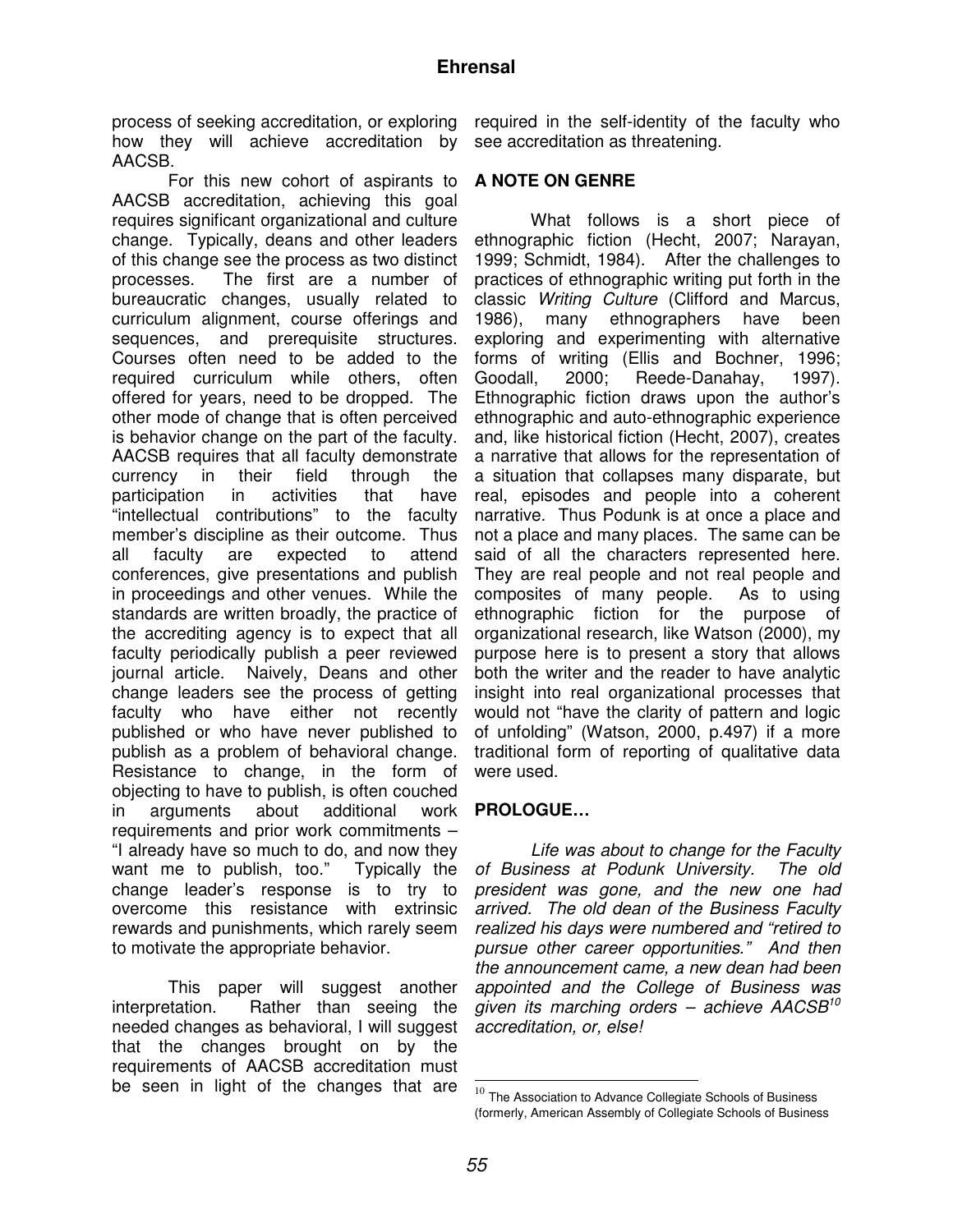Where to begin? All stories need a beginning, but, at the same time, all stories begin somewhere before the beginning. Maybe this story began three years ago, or maybe 15, or maybe 27 years ago. Or, did it begin in 1866. It is hard to tell. So, we will begin when P.<sup>11</sup> arrived at Podunk.

In years past…

P. had come to Podunk by chance. He had been teaching for seven years at that point. That was 15 years ago. He wanted to relocate and Podunk was just a little beyond the place where he wanted to stay. He looked at the map, "Oh, not too bad of a drive." There were dozens of schools in the area, he must have applied to most of them, several nibbles, but Podunk took the bait, and made a relatively decent offer. So P. went to Podunk. P. did not stay in Podunk. He drove there each of his teaching days  $$ about 45 minutes in the car. There was no direct route to Podunk, so he experimented the first year with different routes, until he found the shortest. New Englanders have a saying, "you can't get there from here," that was certainly Podunk. While pretty enough, it was in the middle of 'nowhere,' somewhat isolated, and hard to get to. Maybe that was a metaphor for the College of Business and faculty, an not just a description of the school's location. P.'s new colleagues were nice enough, but they too were isolated and insular.

P. quickly learned what life in the Faculty of Business would be like.

"Yeah, the dean was really impressed with your c.v.. All those presentations and the article you have," So began Z.. "and when you go for tenure, those people in Liberal Arts will think it is good, too."

Not to be outdone, O. broke in on Z. and continued, "But we think all that stuff is bullshit and resume padding. Yeah, 'cutting

L

edge research.'" It was clear that Z. agreed, and O. smirked as they walked away.

P. was not that naïve, he knew that the focus of Podunk was teaching undergraduates. And he knew the history of the place. Founded in a rural setting in the late  $19<sup>th</sup>$  century for the purpose of training teachers for rural schools. Podunk evolved from institute, to teacher's college, to college, to university status. He knew about the students, too. Most came from towns under 50 miles away, and to put it politely, the admission standards were not the most rigorous. He had been warned. P.'s partner, G. had gone to secondary school near where they now stayed. In G.'s day, the saying was, "If you can't get into a university, you can always go to Podunk."

So P. knew that the core of his job would be teaching, but he was still surprised at the level of hostility there was towards research and, as he would find out over time, faculty who did research, in the Faculty of Business.

As for the teaching, there were things to be learned there, too. "The people who write the textbooks are experts," began Z. "If they put a topic in the book, then it must be important, and our students need to know it. It's not for you," at this point Z. was scolding P., "to decide which topics to teach and which not to teach."

P. was stunned. First, the textbook had 20 different chapters and topics, and the semester only had 14 weeks, so clearly something would have to go. But more to P.'s sense of self, he had suffered through hundreds of hours in The Professor's doctoral seminars on the topic, so he certainly felt that he enough expertise to know which chapters were more central and important than others.

"But, how can you cover 20 chapters in 14 weeks?" P. asked.

Annoyed, Z. responded, "You don't have to cover them all in the classroom, but the students should read all the chapters and there should be questions about them on your exams."

<sup>&</sup>lt;sup>11</sup> with apologies to Franz Kafka, but life at Podunk was surely Kafkaesque.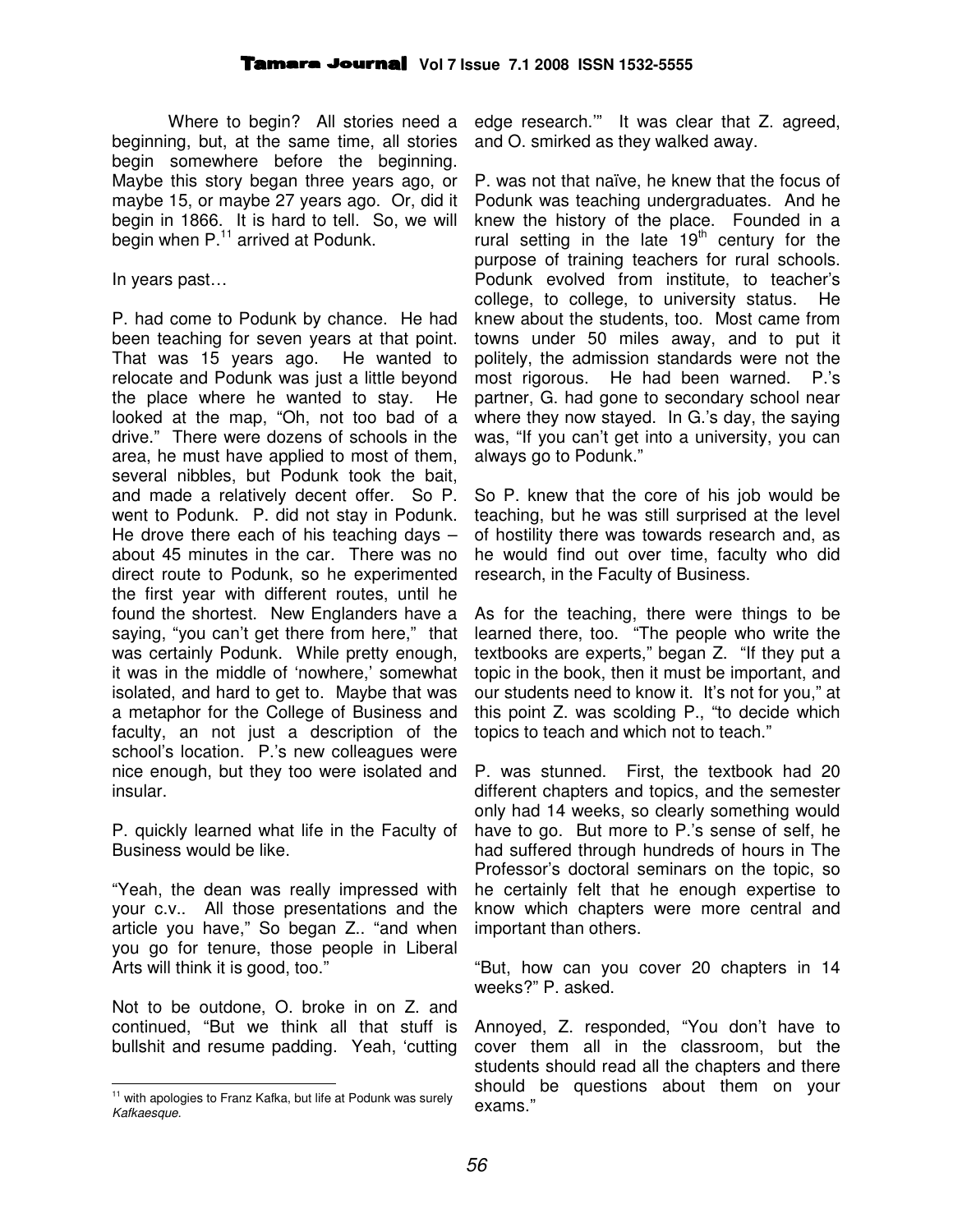It would be some years until P. actually understood the whole meaning of this exchange with Z.

P. had come to Podunk at a time when the university, in general, and the Faculty of Business, in particular, were beginning a significant transition. About 25 years earlier, the University had rapidly expanded and more than half the current faculty had been hired within a 3 year period. As P. arrived, the University was preparing for several waves of retirements. Those retirements would change the face of Podunk forever.

The Faculty of Business was also changing. Having been founded about 15 years prior to P.'s arrival (business was a late arrival in Podunk's history), it would not see retirements for some time. But enrollments were growing and the faculty had added the MBA to its degree offerings, so there would be new hires. In the beginning, or at least, in the beginning for the Faculty of Business, Business was an appendage of Economics. According to the economist D., the economists who hired the first Business faculty had decided that they never wanted these new hires to dominate the department, so they hired people who held only the MBA so that they (the new hires) would be forever at the bottom of the faculty ranks. By the time that P. arrived at Podunk, life was changing, as were the hiring practices. Business had grown and now was separate from Economics. It had its own college, with four departments, of which Economics was now the smallest. New hires minimally had to have a PhD in progress (if not in hand), and to the (unstated) dismay of the 'senior' colleagues, they were appointed to the middle of the faculty ranks. Credentials not withstanding, however, it was clear that P. and the other new faculty were hired to teach business. Any aspiration that these new faculty might have to engage in scholarship was ridiculed by the senior faculty, who felt that real disciplinary expertise rested with the authors of the textbooks that were being used. The only expertise that the new hires were expected to gain was in classroom

teaching, where the senior faculty were the role models.

During the years that P. was at Podunk the university, although not the Faculty of Business, changed. Older faculty retired and new faculty came. The older non-business faculty at Podunk had often been from the area, gone to Podunk, taught in secondary school, then went to State (the local research university) and did a PhD, and then came back to Podunk to play their part in the repetition of the cycle. But the '90s were not a good time for liberal arts and sciences PhDs, at least as far as the job market was concerned. New hires outside the Faculty of Business came to Podunk with degrees from major universities and c.v.'s with numerous (and often prestigious) publications. In some ways, Podunk was being transformed into a 'real university.' This transition went unnoticed by the vast majority of the individuals in the Faculty of Business, as a result of being the most insular in a traditionally insular place.

Over the years that P. taught at Podunk, life went on unchanged inside the Faculty of Business.

And then…

"Did you read your e-mail yet this morning?" asked Q. in an excited tone.

"No, I just got in," answered P.. "Is there something important?"

"President N. has just announced that he will be retiring at the end of the academic year. There is going to be a search for a new president starting immediately," replied Q..

"I wonder what we will get next?" muttered P. in a less than optimistic tone.

President N. had done a wonderful job at raising money for renovating the current campus and building several new buildings. But everyone on campus acknowledged that he was not very interested in what was happening academically. His provost was weak, and the academic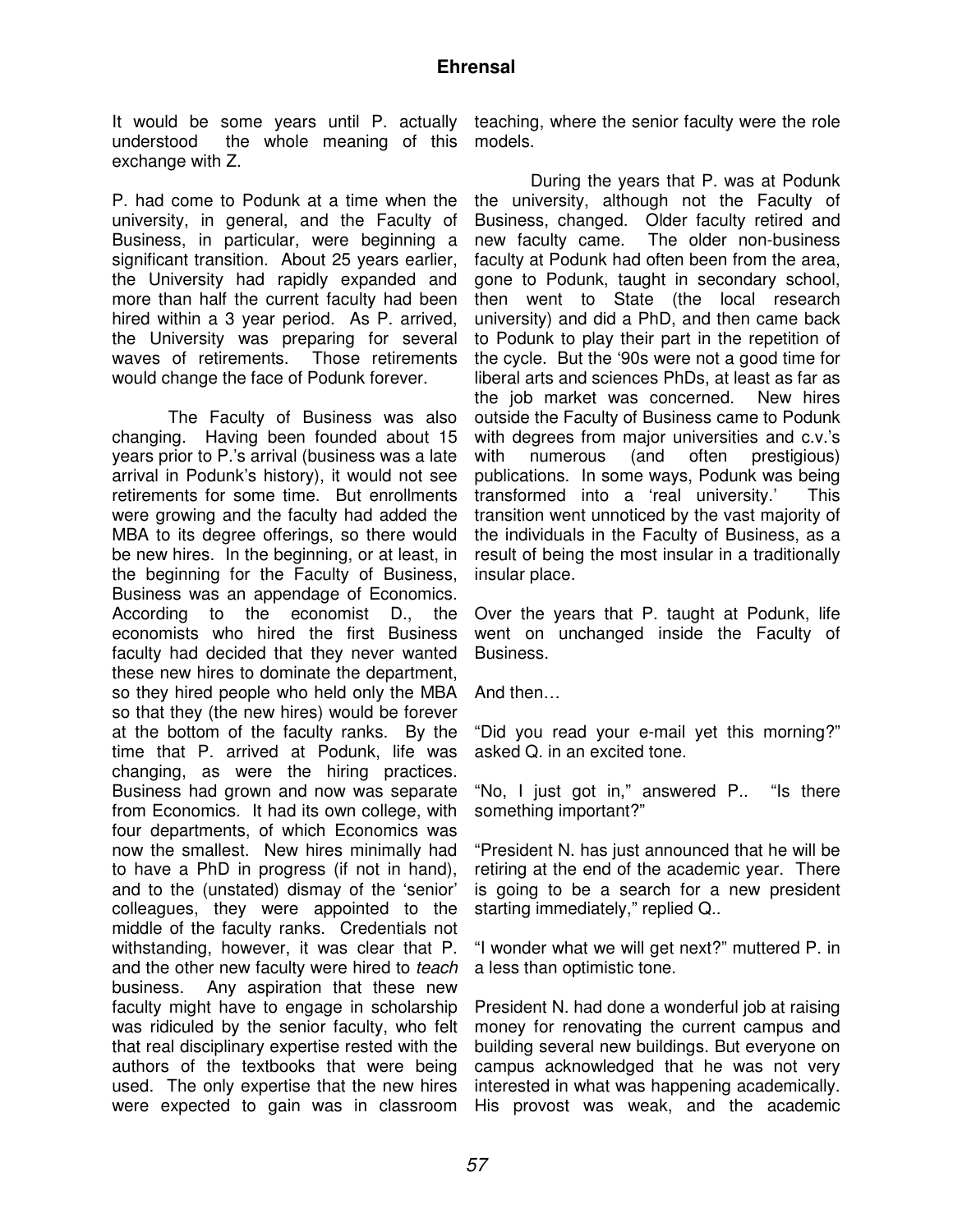mission of the university had been drifting without a helmsman for years. Thus, while the credentials of the faculty had been improving over the years, academically, to be honest, Podunk was still someplace a student could attend if they could not get into university.

Several weeks later ….

"Did you see it?" asked Q.

"See what," replied P.

"The advertisement in the Chronicle for the President's search," answered Q.

"No I didn't. Anything interesting? Or is it going to be the same old, same old?" P. responded in a skeptical tone.

"Well look at this," Q. pushed a copy of the advertisement towards P., "achieve AASCB accreditation."

"My, my," P.'s eyebrows were raised as he looked at the advertisement, "someone might actually be serious about this, this time."

Over the previous 12 years, P. had been in several meetings at Podunk where accreditation had been a topic. Those discussions were often short lived. Once in a while there might be some motion that looked like the option was being seriously considered, but that never had come to anything. It was clear that neither President N., nor Dean S. were really committed to the idea. But now there was to be a new President.

"I wonder how Dean S. feels about this?" smirked P.. Both he and Q. laughed.

"I wonder how long old S. will even be around, with this in the works. He hasn't wanted to do if for the last 10 years, think he will want to do it now?" It wasn't really a question that Q. was posing, both Q. and P. knew the answer.

Both Q. and P. had thought that accreditation would be a good idea, but they were in a clear minority in the Faculty of Business. Q. had been a member of the Faculty of Business at Podunk for about nine years. He had PhD in a quantitative subject and had an impressive list of publications. In the nine years at Podunk he quickly moved through promotion to the top ranks in the faculty.

"Did you see the advertisement?" The buzz around the Faculty of Business was unmistakable. "Are they serious, AACSB?"

The first day of the next academic year…

"Did you hear? President X. is coming to the Dean's meeting at 11 o'clock, something must be up!" W. had been at Podunk for almost 25 years. He had been one of the first business faculty that the economists had hired.

This would be the first meeting that the Faculty of Business would have with the new president. He had arrived mid-summer, and rumor was that he was already making changes.

"Good morning, and welcome back to a new school year," President X. started in a rather formal and scripted tone. "I asked Dean S. to come and speak to you this morning because we have a very important matter at hand. Among the mandates that I have received is to achieve AACSB accreditation for the Faculty of Business. I know that there have been discussions here at Podunk in the past about this matter, but I want to make it clear today that it is time to stop talking about accreditation and time to beginning working towards this goal. I believe that it is reasonable to believe that the Faculty of Business can achieve this goal and become accredited in a time frame not to exceed the next seven years."

There was a noticeable silence in the room.

"Are there any questions?" President X. continued after a pause.

W. spoke right up without waiting to be recognized, "President X. can you tell me how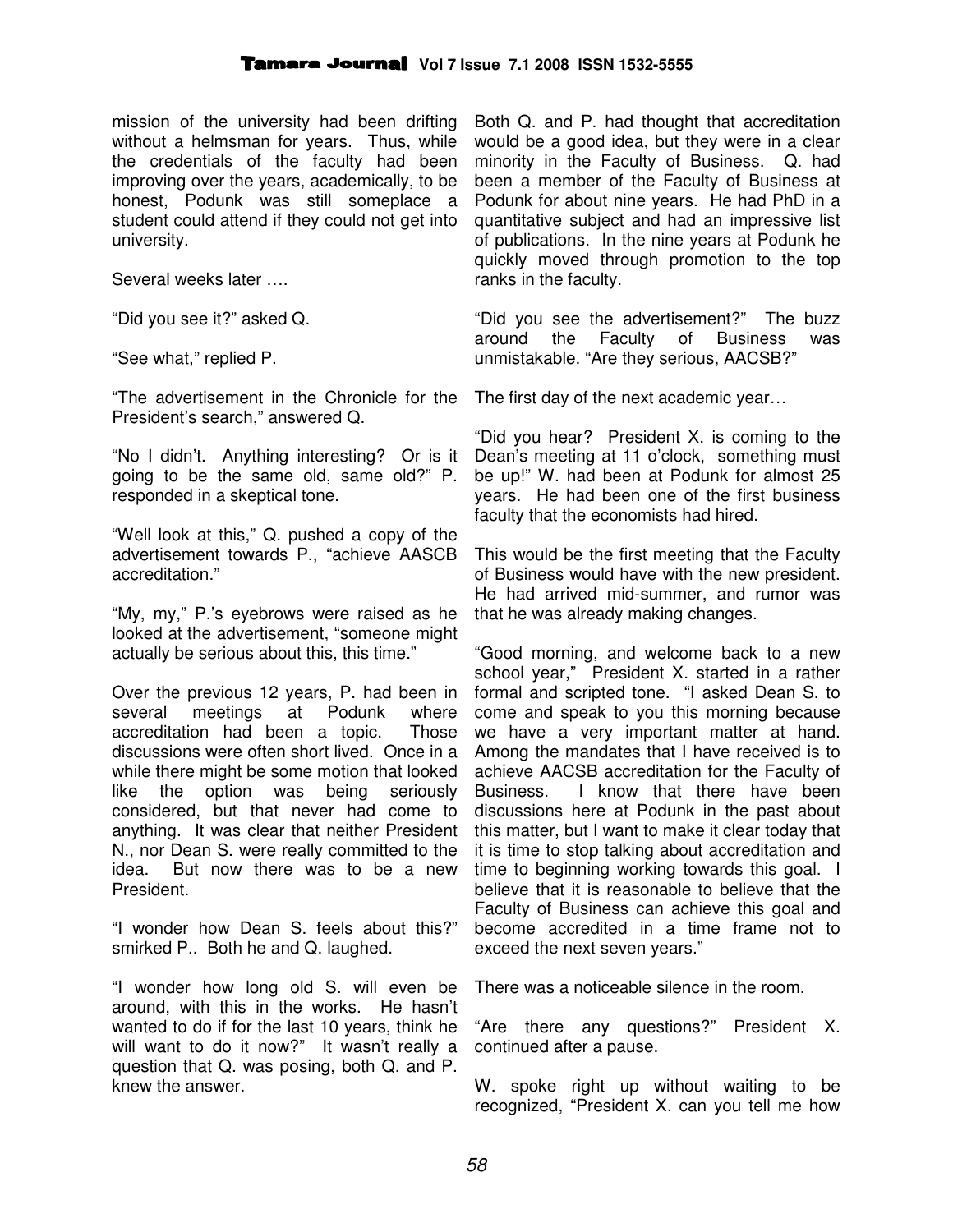# **Ehrensal**

teacher?"

"Well," President X. began to respond immediately, as if he had anticipated this question, "accreditation is about more than teaching and the quality of the teaching. Accreditation is an indicator that outsiders believe that you have a high quality program."

"President X., " this question came from T., a faculty member who did have a PhD, "I have been at accredited schools, accreditation is very expensive, do we have the money for this?"

Again, President X. seemed prepared, "The cost of accreditation is certainly a challenge; but we are beginning to build that into the future budgets and the resources will become available."

Surprisingly, there were no more questions. Most likely the faculty were still possessing the President's announcement.

"Dean S., I will turn your faculty back over to you, now. Thank you everyone for your time and attention." With this, President X. left the room.

W. immediately spoke up, "Well, you can work on accreditation all you like, but I am just going to come and teach my classes, just like I have been doing."

This outburst was met with some approving nods and grunts.

"We no longer have a choice in this matter," started Dean S..

"No choice?!" came a voice from somewhere in the back of the room.

"No, no choice," continued Dean S. "The part that the President did not tell you, but that he told me, is that if the Faculty of Business does not make significant progress towards

achieving accreditation will make me a better accreditation in the next 3 or 4 years, the plan is to close the college."

Needless to say, there was stunned silence.

From the rear of the room, "They wouldn't do that! Would they?....."

For the next several weeks…

…hallway talk focused on one and only one thing – accreditation.

"I am a good teacher, I don't need some good housekeeping seal to prove that," grumbled W.

B. agreed with him, "Our students get good jobs, we must be doing something right."

"I was hired here to teach," objected R., a DBA who had not written anything in the 25 years since he earned his degree. "I know how to do research, and I could do it, but that's not what they pay for."

"And this bull about research," with an annoyed tone in his voice, O. continued, "like people around here are going to do research that isn't just crap."

"I didn't come to Podunk to be an 'intellectual', I don't want to be an 'intellectual,' I want to teach the kids." J. put on what he believed to be a snooty accent each time he pronounced the word 'intellectual.'

J. was an interesting case. Having left a job in industry, he spent several years teaching part time at one or another institution. He had been a education major in college, but went to industry because of the low pay as a teacher. But what he really wanted to be was a classroom teacher. He even went as far as to enroll in Cyber University to obtain his doctorate. Although he was hired at Podunk because he was Dr. J., he had no interest in being an academic.

L. one of the few long term faculty with a PhD spoke for another constituency, "I have published articles when I worked at State. That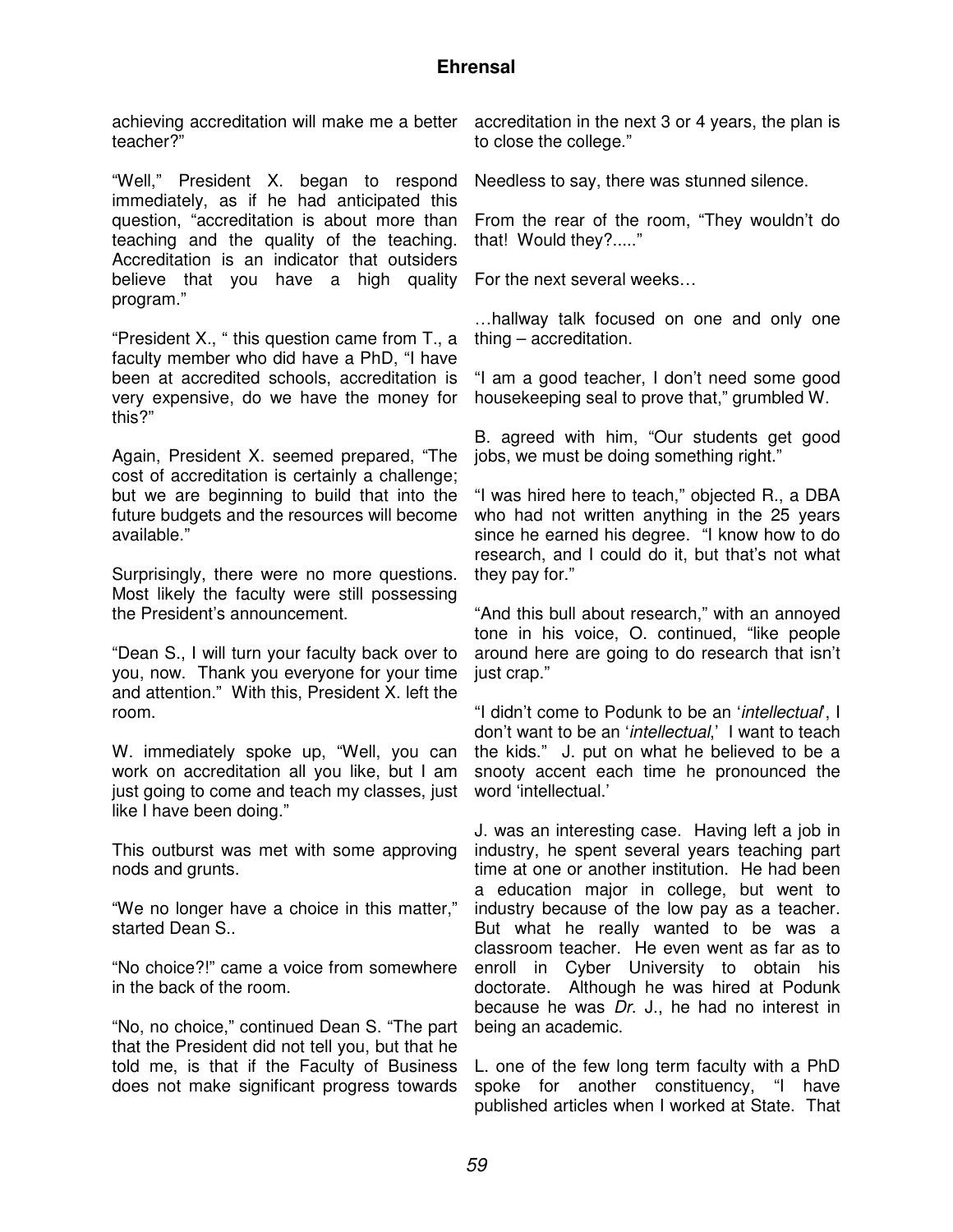takes a lots of time, when am I going to do that here with teaching all those students and with no graduate assistant?" Like a small group of others, L. had come to Podunk to escape the world of 'publish or perish' and had fallen into Podunk's teaching culture.

Traditionally at Podunk, research was neither valued nor rewarded. One could be tenured and promoted based upon the quality of their teaching and the amount of service they dedicated to the university. In the Faculty of Business, emphasis was on the practical and useful; and there was little patience for the theoretical. At some level, the 'culture' was almost anti-intellectual. The idea of research was scoffed at and rude comments could occasionally be heard about those few faculty, such as Q. who did engage in research.

Several weeks pass…

Many speculated whether President X. would really close down the college. The Faculty of Business taught over 20% of Podunk's students. Many figured that if they just "didn't go along with it," President X. would drop this "silly" idea. And then the other shoe dropped.

"S. got a new job, he's gone at the end of the month!" The news ran like wildfire through the halls. Dean S., the former president's "favorite," was leaving. The news came out of nowhere. The murmur became a roar.

"I am not surprised," Q. quipped to P., "he stalled and avoided the issue of accreditation for over 10 year, do you think he was going to buy-in now?"

"I wonder if he quit, or if he was pushed?" answered P.

"My money is on *pushed*," smiled Q.

A month later…

The announcement in memorandum that was placed in everyone's mailbox read

Faculty of Business Important Meeting with President X. Tuesday at 11 am Business Lecture Hall All Tenured and Tenure Track Faculty Must Attend

No other information, so it must have been important.

At the appointed time, President X. entered the room and immediately began, "Thank you for coming to this meeting on such short notice. I have a brief announcement that I wanted to make in person. I have been speaking with Dr. V., and she has agreed to take the position as Dean of the Faculty of Business, starting immediately." The rumors were confirmed to be true; talk of this had been in the hallway for a week.

Dr. V., now Dean V. had come to Podunk seven years previously. She had a top degree and a good publication record. She had been at AASCB accredited schools prior to coming to Podunk, and did not need to be convinced of the merits of accreditation.

"I am confident," continued President X., "that Dean V. is the right choice to guide the Faculty of Business through the accreditation process. Dean V. and I have spoken extensively about this in the last few days, and she will be laying out the time table for this task for you today." With that, President X. exited the meeting without further comment.

With that, Dean V. began her presentation explaining what the Faculty of Business would need to accomplish to achieve accreditation and the initial timeline for when these tasks would need to be completed.

In the months that followed…

"Okay, " started Q. as he convened the first meeting of the Research Committee, "our job is to encourage our colleagues to do research."

There was an air of amusement around the table, both P. and U., an economist who had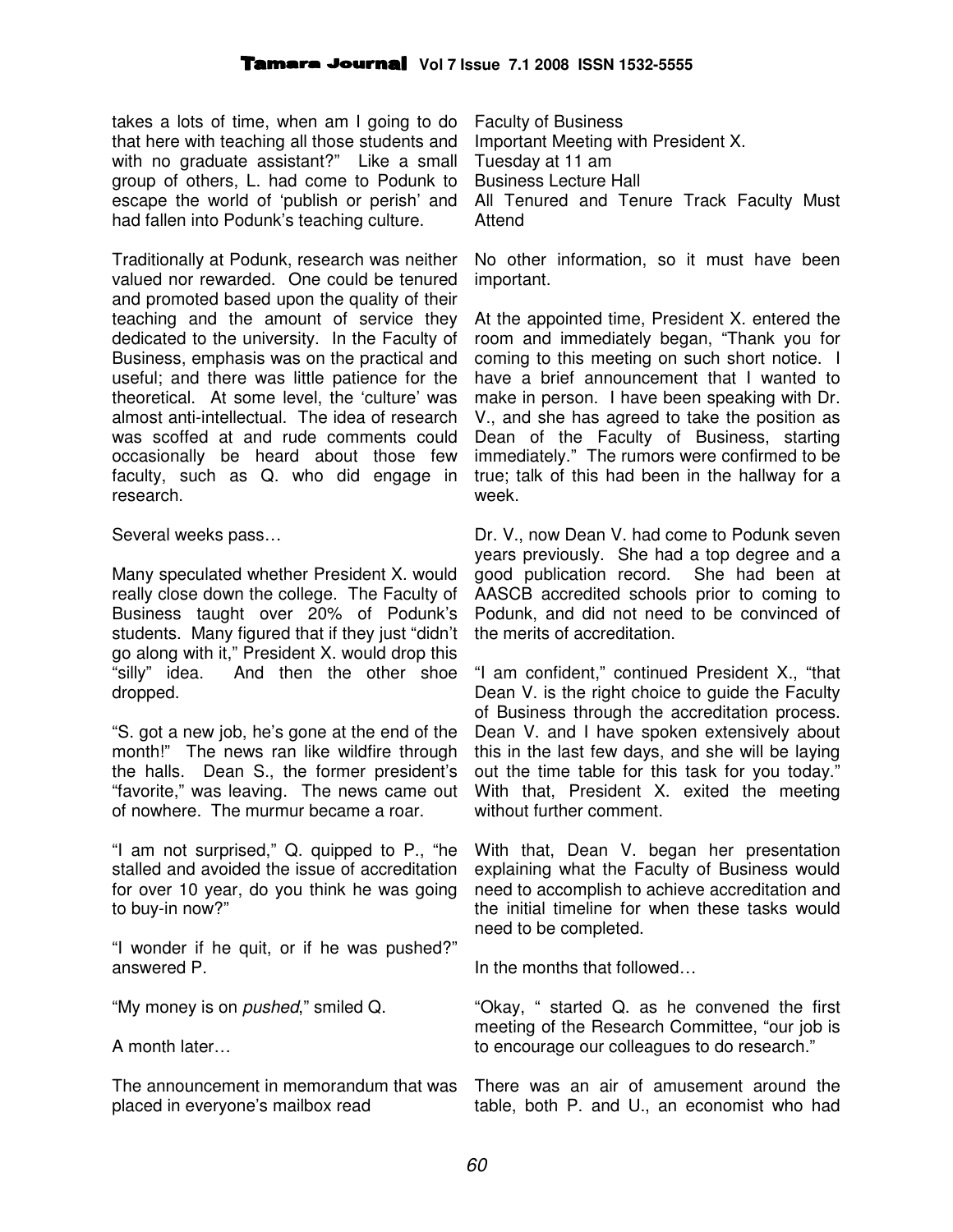recently joined the Faculty, both smiled. The three looked at one another knowingly, and P. actually chuckled.

"Did you use Podunk and research in the same sentence?," P. chided with more than a small tone of sarcasm in his voice. Everyone laughed.

"Well, it is going to be tough," Q. continued, "but as I see it, there are three groups of folks here, those who already do research..."

"Yeah, and we are all sitting around this table now," blurted out U.

"…and there are one or two more," Q. responded, keeping control of the conversation. "The second group are those who have done research in the past, like L., but haven't done any since coming to Podunk; and the third are those who have never done any research."

P. then interjected, "Keep in mind that that third groups is really two different groups."

"How so?" asked U.

P. continued, "Well there are those like R. who have their doctorates and could do research; and then there are those like W. and O. who only have MBAs and have never been trained nor expected to do research."

"That last group is the real problem," began U.. "For those who have, but not recently, or could, but never had, we just need to find the right incentives."

"Spoken like the economist you are, my man," P. joked.

"But that last group, you're right. They've all been here a long time, and probably have no clue how to do research, I don't know what you do with them," U. looked bemused as he considered what he had just said.

Meanwhile…

"You know, the real problem around here? There aren't a lot of carrots, and there are even fewer sticks," Dean V. began. "These faculty have figured out in a hurry that if they don't want to do anything beyond their teaching and committee work, there *isn't* a lot I can do about it."

In the few weeks that had followed her becoming Dean, V. realized that the Faculty was divided into three distinct groups when it came to the accreditation efforts. There was a small but committed group who believed in accreditation. This group consisted of individuals who were either openly doing research, like Q., P. and U., or a couple of individuals who were "in the closet" about their activities. V. was surprised when she became aware of these folks. Then there was the second group, long term faculty, who really didn't believe in the accreditation effort, but took the threat of closing the college seriously. They would do, albeit minimally, what had to be done to get by. V. figured that this would have to be "good enough." But then, then there was that third group.

When V. went to her first AACSB accreditation seminar she heard her fellow Deans talking about c.a.v.e. people. At first she didn't understand, but then she learned that c.a.v.e. stood for "continually against virtually everything." She had some of those for sure! As a relatively new member of the faculty, she had never realized how stubborn and closed minded some of her colleagues, like Z., O. and W. could be. At Podunk, the c.a.v.e. people consisted of those who either, did not believe in the threat, or were within a few years of retirement, and frankly, didn't "give a damn." V. quickly realized that there was not much she could do with them. She sat there and thought, "Okay, how do I get the c.a.v.e. people to just not get in the way?" This would be her greatest challenge.

And in the upstairs hallway…

"This place is going to hell," snarled R.. "I don't know whose ideas these are about accreditation, what the hell do I care if some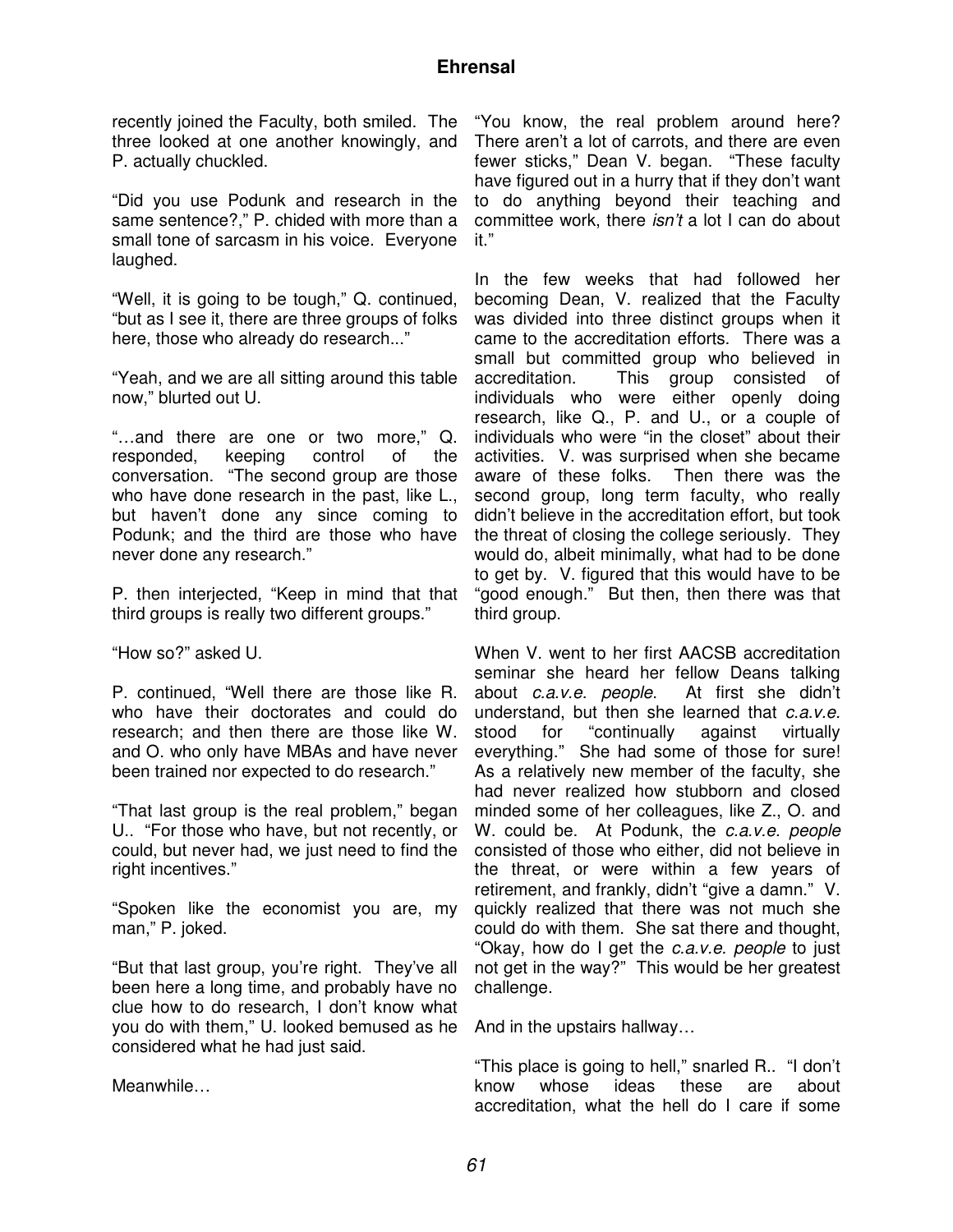egg-head academics like my ideas or not! Look at my evaluations and what my students say about me on Rate Your Professors, I bet I have the highest evaluations of anyone here!"

R. then stormed down the hall and back into his office.

"Think R. is going to make trouble?" J. inquired of B..

"I don't know, maybe he will just retire, he must be old enough, but he sure isn't happy. I feel sorry, in a way, for Dean V. Who knows what he will do? When Dean S. was here R. had a lot of power, but I am not sure who cares what he thinks anymore. Maybe he just needs to come to grips with the new situation," offered B. in response.

"You know, I am not happy with the changes either, but what are you going to do? I have to work at least another 15 years. I can't get out like R. can do," stated J. in a disappointed tone.

"Hey, I am only 53, I am in the same situation that you are," agreed B. "They hired me to teach, they said the MBA was good enough. I've been here 20 years, and suddenly I am under-qualified for what I have been doing. That's just dumb, but, what are you going to do?"

"I guess I am just going to have to do some research," J. sighed.

About a year later…

A group of faculty is standing by the mailboxes sorting through this day's crop of memos, internal newsletters, and junk mail from textbooks publishers. They are passing the time with small talk and gossip, when,

"Oh," exclaimed J. as if he was in pain, "I can't believe this!"

"What's wrong?" Q. inquired with a sincere concern.

"Look at this, it's a letter from the editor at the journal where I sent my manuscript. Rejected! And look, six single spaced pages of comments from the reviewers telling me what was wrong with it," J. seemed if he was near tears.

"Look, that happens to all of us," Q. offered trying to offer some comfort to J.. "You get used to it, after a while."

"Well, I don't get paid enough around here if part of my job is to be made to feel like an idiot," responded J. with both hurt and anger in his voice.

"Well, it's all part of the game," chimed in U.

"If it is, then I don't want to play," answered J. as he quickly went off to his office and shut the door.

"These folk are going to have to develop thicker skins or they'll never survive," U. noted.

"Yeah, but we see ourselves differently then they do. J. sees himself as a popular teacher, he seeks approval from the students. He is not used to feedback from peers, and particularly negative feedback. He doesn't see himself as someone who can do battle with the reviewer and argue for his position. Remember, he's the one who said "I don't want to be an intellectual," he doesn't see himself as one, and he doesn't know how to behave like one. It is going to be really tough for him and all these other people to see themselves differently. If they are going to send stuff to the reviewers, they aren't going to be the smartest people in the room anymore. The students aren't that demanding." Q.'s analysis went right to the heart of the matter.

Last week…

P. sat in his office, the academic year was finally over. He had finished his grading and submitted the results. P. was looking forward to the summer. He had some writing projects to finish and get off for review. He had agreed to review for a journal he had never reviewed for before, the manuscript they sent him looked really interesting. Doing a good review would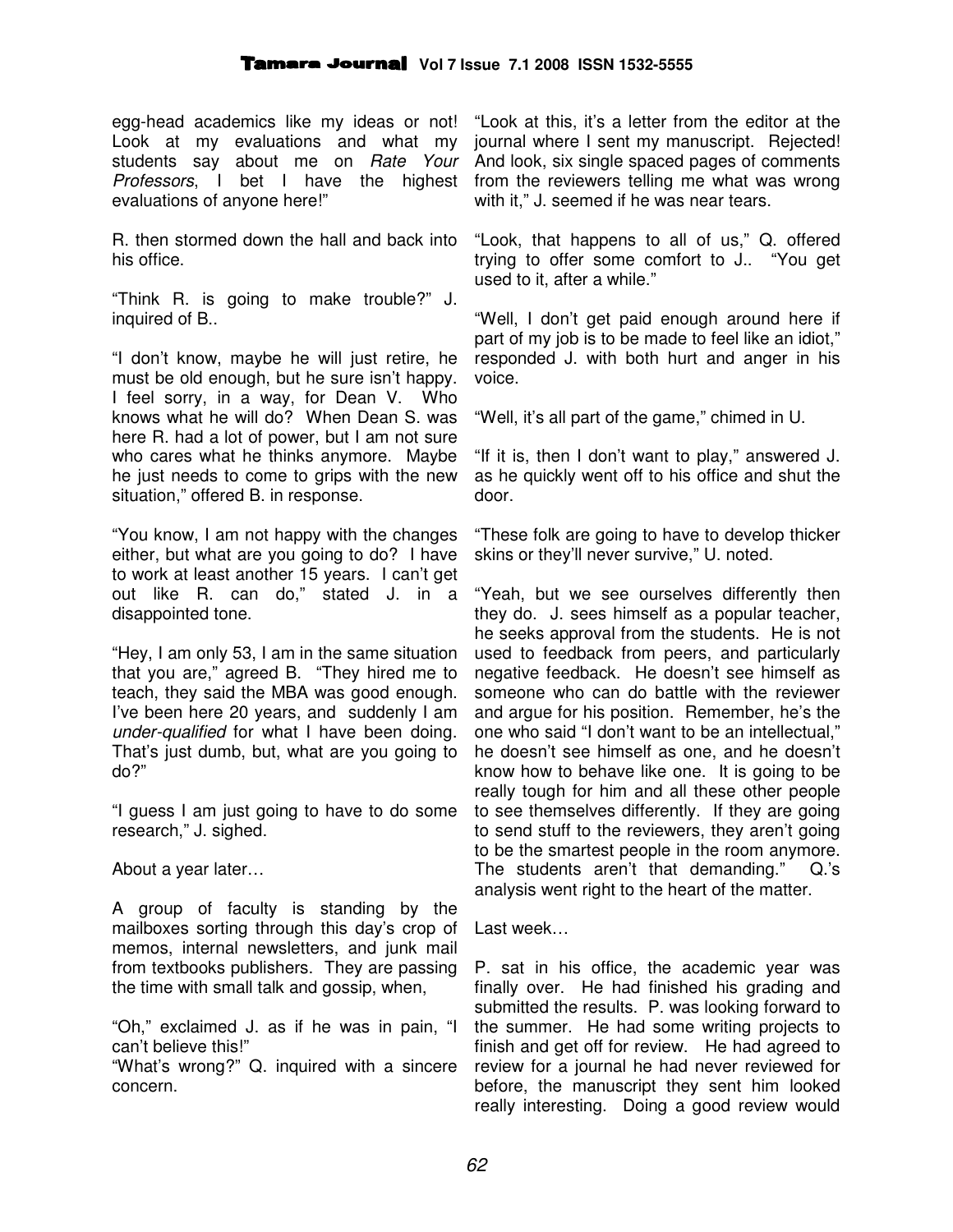## **Ehrensal**

challenge him, something his undergraduate students never did. An in July it was off to Europe for 2 weeks; a mixture of holiday and work, if one could call it "work". He always enjoyed the conference that he and G. were going to. The discussions were always stimulating. He knew that he would get really good feedback on his paper, there were going to be a lot of really smart people at this conference! He knew that he would be tested and that he would have to be at the top of his game, but that was just what was so much fun.

He sat and wondered about the future at Podunk. Was AACSB a pipe-dream? He thought about his colleagues.

When R. wasn't sitting in his office sulking, he was in the hallways telling anyone and everyone everything that was wrong with Podunk. It seemed like there was never a day when he wasn't in a foul mood. Occasionally R. would try to stir up some trouble by riling other people to action, but that never seemed to come to anything. In the past, people would have assumed that what was coming from R.'s mouth was really a message from Dean S., but Dean S. was now long gone, and any power that R. derived from that connection had also faded. P. wondered if the real and painful issue for R. was irrelevance, and he had come to know that himself.

And then there was J.. J. had mentioned the other day that he was working on revising his manuscript so that he could try again with the editors. But P. wondered about this. When did J. have the time? He was so busy teaching – his regular classes and an overload. And then there were all of the committees he was serving on, and the student activities that he mentored. To top it off, when P. looked over the summer course schedule, he saw that J. was teaching two courses. J. seemed happy, though. He was in his element.

As P. sat there thinking, L. appeared in the doorway.

"Hey, I got some good news," L. smiled as he began his report. "I got a paper accepted at a conference that's in September."

"That's great!" P. replied.

"Yeah, I figure if we are doing this AACSB thing, I better get back into some of my old habits. It's been a long time for me, the conference is a first step to getting it published. But it's kind of like riding a bicycle, you never really forget how to do it, you just wobble around a bit in the beginning," L. smiled again, "have a good summer."

"You, too," P. smiled and nodded as L. disappeared down the hall.

P., too, was happy and feeling good about himself. He had become an academic because liked to debate ideas. Maybe now there would be rewards for behaving like a professor.

U. and Q. appeared in the doorway.

"Wrapping up?" Q. enquired.

"Just cleaning up my desk a bit, don't want to have to do it when I get back in September," P. answered.

"Yeah, I did the same thing," U. offered. "I am glad it's over. It's been a long year."

"But things are definitely changing for the better," P. said with a smile.

"Well, let's see, there are still a lot of people who are not convinced," Q. was now very serious. "They may still find ways to stonewall this."

"Do you think?" asked P.

"We are a small minority who like the idea," Q. answered. "Most of the folks don't see themselves in the AACSB mold. They see themselves as teachers. But AACSB wants us to act like the rest of the faculty in the university. We may be comfortable with that, but most of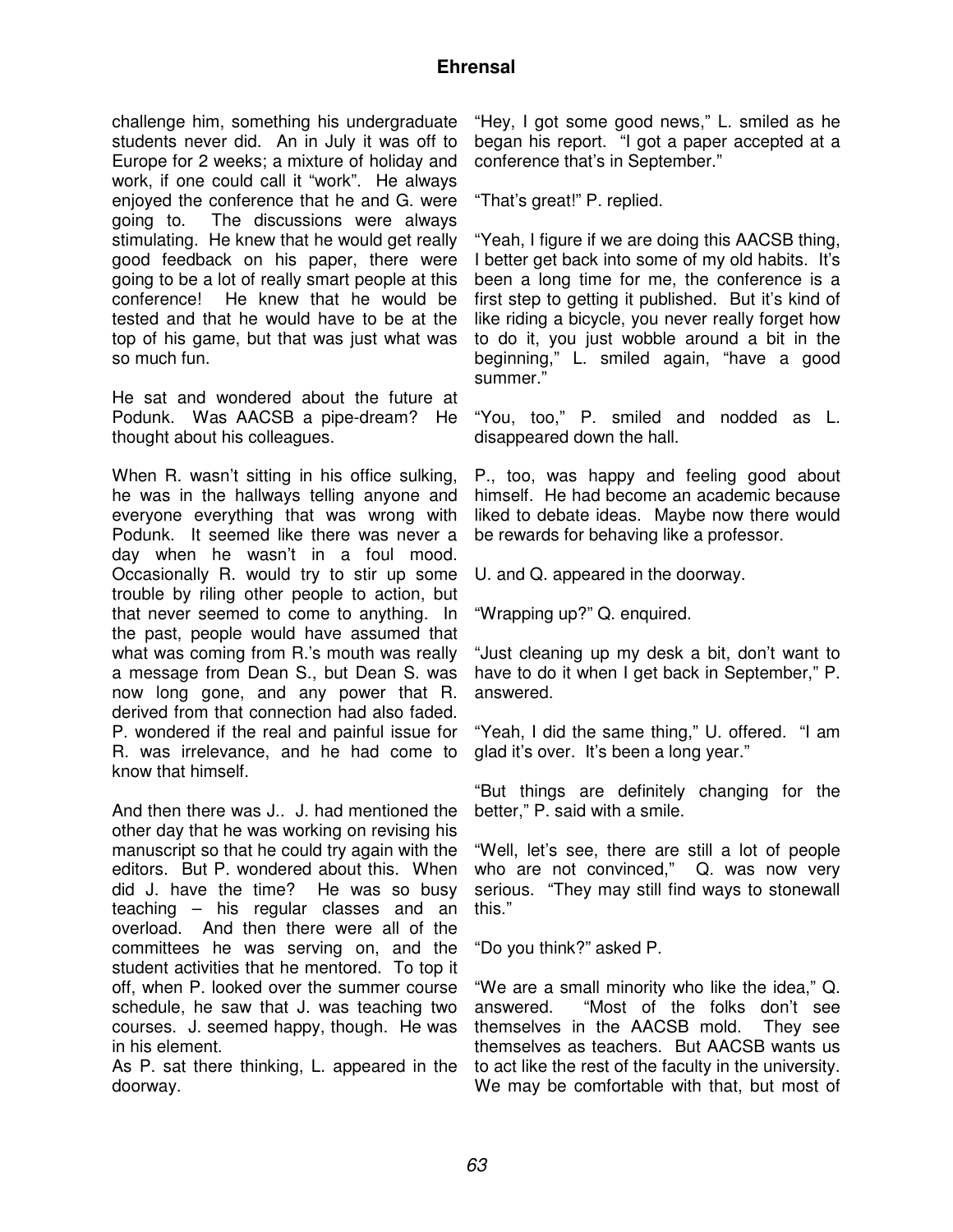them aren't. Excuse the metaphor, but the war is not won yet."

"The realist in me has to admit that you are right," P. replied in a serious and almost disappointed tone. "Well, at least we have the summer now to do the things we like to do."

"Sure do," U. asserted with a smile. "Three months to think big thoughts and put pen to paper."

"Definitely," smiled P.. "Have a good summer."

"You too," repeated both U. and Q. as they headed down the hallway.

P. sat and thought, "I wonder who will win this in the end?"

#### **ACCREDITATION, ORGANIZATIONAL CHANGE AND IDENTITY**

One cannot understand this tale without understanding the mission and goals of AACSB accreditation. Prompted by the critique that collegiate business schools were offering curriculum that was a-theoretical, that business school faculty often had questionable credentials, and that, by and large, collegiate business schools were not of equal status with other professional programs and other academic disciplines (Gordon and Howell, 1959; Pierson, 1959), AACSB through its accreditation process has embarked on a 50 year crusade to make business schools look and act like other departments and programs in the university. With the revision of the accreditation standards in 1994 to include the idea that the standards that a school will need to meet will be "mission driven," AACSB radically expanded its domain to encompass schools that were teaching oriented. This domain expansion, along with AACSB's aggressive marketing of its "brand" has created both opportunities and challenges to schools that had previously not been accredited. The challenges posed are most acute at third and fourth tier institutions such as Podunk, who

have traditionally been resource deprived, have heavy teaching loads, and that minimized the role of scholarship in the responsibilities of the faculty. The need for organizational change required at these institutions in order to meet the accreditation standards is significant. Unfortunately, most deans and other leaders in this kind of change miss an important point. The typical strategy is to treat the needed change as bureaucratic and behavioral – fix the curriculum and get faculty to publish. The peril of this is to miss the important role that identity plays in organizations and to miss the reality that faculty not only need to change their behaviors, but also their identities.

As Linde (1993) notes, individuals create stories and narratives about themselves to both make sense of and to adapt to their life situation (see also, Knights and Willmott, 1999). In an institution like Podunk the faculty co-construct intertwined narratives and texts about themselves (identity) and the organization to give coherence and meaning to their experience. These narratives are intertextual (Hansen, 2006), and function in group sensemaking. This co-construction of narratives of identity and organization has important functions of organizational control through the production of "appropriate individuals" (Alvesson and Willmott, 2004).

The dominant intertextual narratives at Podunk center around the organization's "teaching mission" and the faculty's role and identity as "teachers." While some of the faculty may see themselves as and act like "cosmopolitans" (Gouldner, 1957) those individuals are treated with suspicion, subject to ridicule, and their scholarship is devalued. The dominant discourse lionizes behavior that sees the individual as someone who delivers knowledge that has been created by others, but who does not make claims to making knowledge. Such a narrative favors the behavior of "locals" (Gouldner, 1957) and protects individuals from the existential risks that come with having to expose their thinking to external peer review. In the identity of teacher, existential risks are low, as the individual repeats tried and true performances in the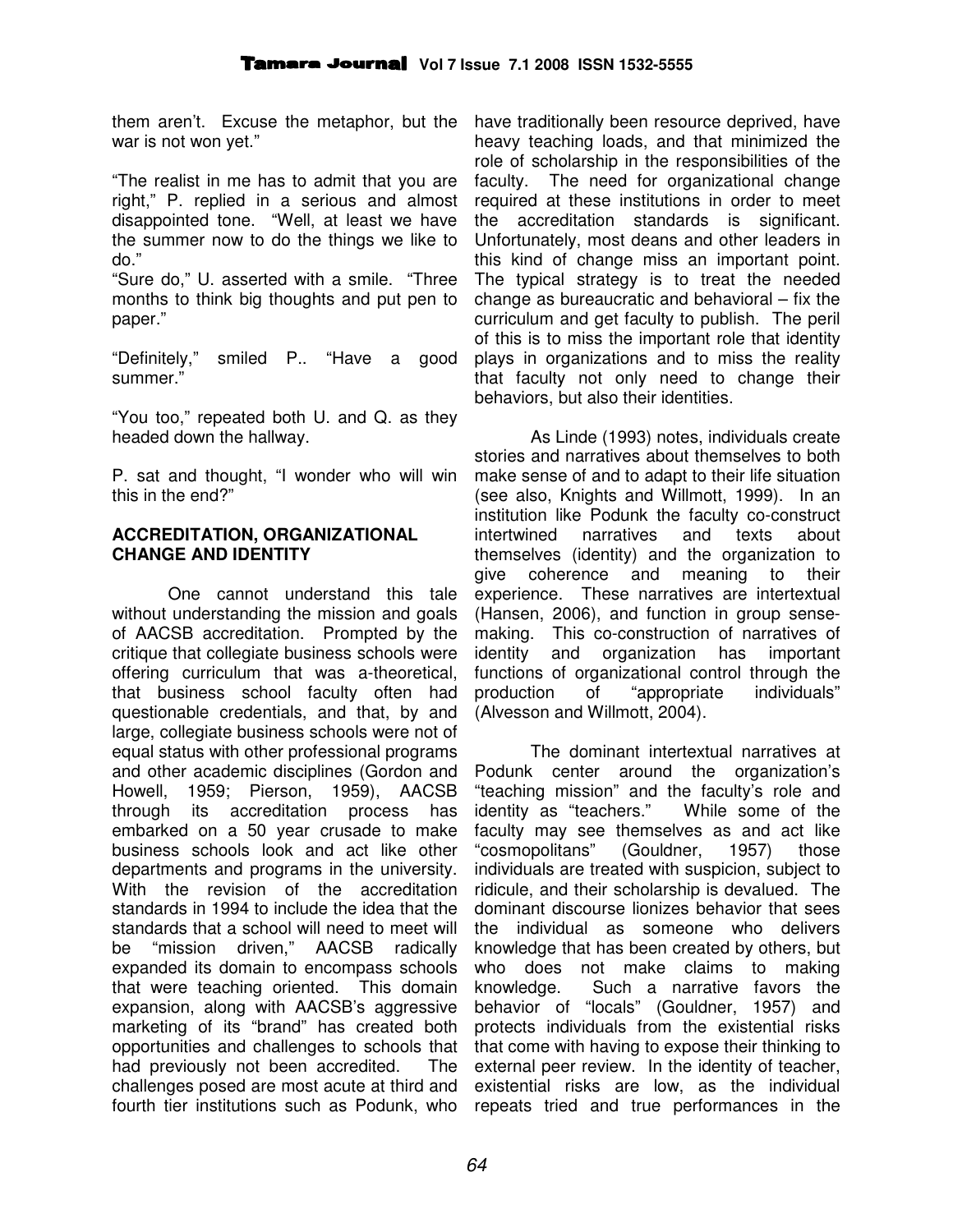reviewers. However, the consequence of the dominant discourses is that they lead the organization to insularity.

At Podunk, and at all the other Podunks who are now seeking AACSB accreditation, deans and other change leaders must recognize that faculty resistance to the new job demands of Hansen, becoming *professors* who produce scholarship is more than simply the unwillingness to change well practiced behaviors of teachers. It is a resistance to only that the individual see themselves as a research producer, but also, and more problematically, requires the individual to see themselves as someone who existential risks.

### **REFERENCES**

- Regulation as Organizational Control: Producing the Appropriate Individual. In M. J. Hatch & M. Schultz (Eds.), 436-468). Oxford: Oxford.
- Clifford, J., & Marcus, G. E. (Eds.). (1986). Writing Culture: The Poetics and Politics of Ethnography. Berkeley: University of California Press.
- Durand, R., & McGuire, J. (2005). Legitimating Agencies in the Face of Selection: The Case of AACSB. Organization Studies, 26(2), 165-196.
- Ellis, C., & Bochner, A. P. (Eds.). (1996). Composing Ethnography: Althernate Forms of Qualitative Writing. Walnut Creek, CA: Altamira.
- Goodall Jr., H. L. (2000). Writing the New Ethnography. Lanham, MD: Alta Mira Press.
- classroom in front of relatively naïve Gordon, R. A., & Howell, J. E. (1959). Higher Education in Business. New York: McGraw-Hill.
	- Gouldner, A. W. (1957). Cosmopolitans and Locals: Toward an Analysis of Latent Social Roles I. Administrative Science Quarterly, 2(3), 281-306.
	- K. (2006). Intertextuality of Organization and Career in Constructing the "Reality" of Change. Tamara Journal, 5(4), 147-161.
- assuming a new identity that requires not Hecht, T. (2007, February). A Case for Ethnographic Fiction. Anthropology News, pp. 17-18,
	- takes Johnson, D. D., Johnson, B., Farenga, S. J., & Ness, D. (2005). Trivializing Teacher Education: The Accreditation Squeeze. Lanham, MD: Rowen & Littlefield.
- Alvesson, M., & Willmott, H. (2004). Identity Knights, D., & Willmott, H. (1999). Management Lives: Power and Identity in Work Organizations. London: Sage.
	- Organizational Identity: A Reader (pp. Linde, C. (1993). Life Stories: The Creation of Coherence. New York Oxford.
		- McKenna, J. F., Cotton, C. C., & Van Auken, S. (1997). The New AACSB Accreditation Standards: A Prospect for Tiering? Journal of Organizational Change Management, 10(6), 491-502.
		- Narayan, K. (1999). Ethnography and Fiction: Where is the Border? Anthropology and Humanism, 24(2), 134-147.
		- Pierson, F. C. (1959). The Education of the American Businessman. New York: McGraw-Hill.
		- Reed-Danahay, D. E. (Ed.). (1997). Auto/Ethnography: Rewriting the Self and the Social. New York: Oxford.
		- Schmidt, N. J. (1984). Ethnographic Fiction. Anthropology and Humanism, 9(4), 11- 14.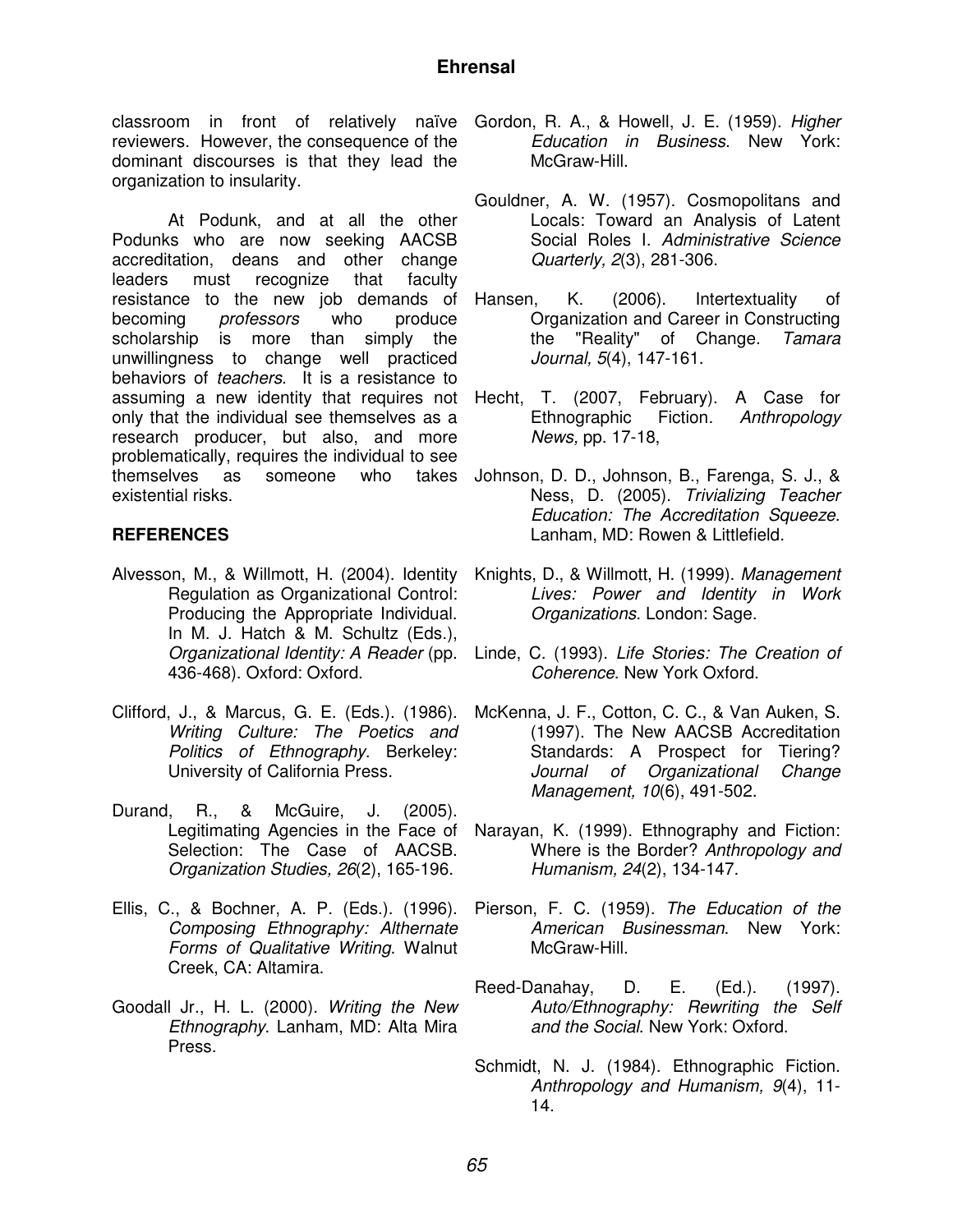Watson, T. J. (2000). Ethnographic Fiction Science: Making Sense of Managerial Work and Organizational Research<br>Processes with Caroline and Processes with Caroline Terry.Organization, 7(3), 489-510.

Management at Kutztown University of business education as a system of socio-Anthropology and Organizational Studies. His Ehrensal@kutztown.edu research interests focus on the critical analysis

Ken Ehrensal is Associate Professor of of business schools as organizations and Pennsylvania. He has degrees in both cultural reproduction. He can be contacted at